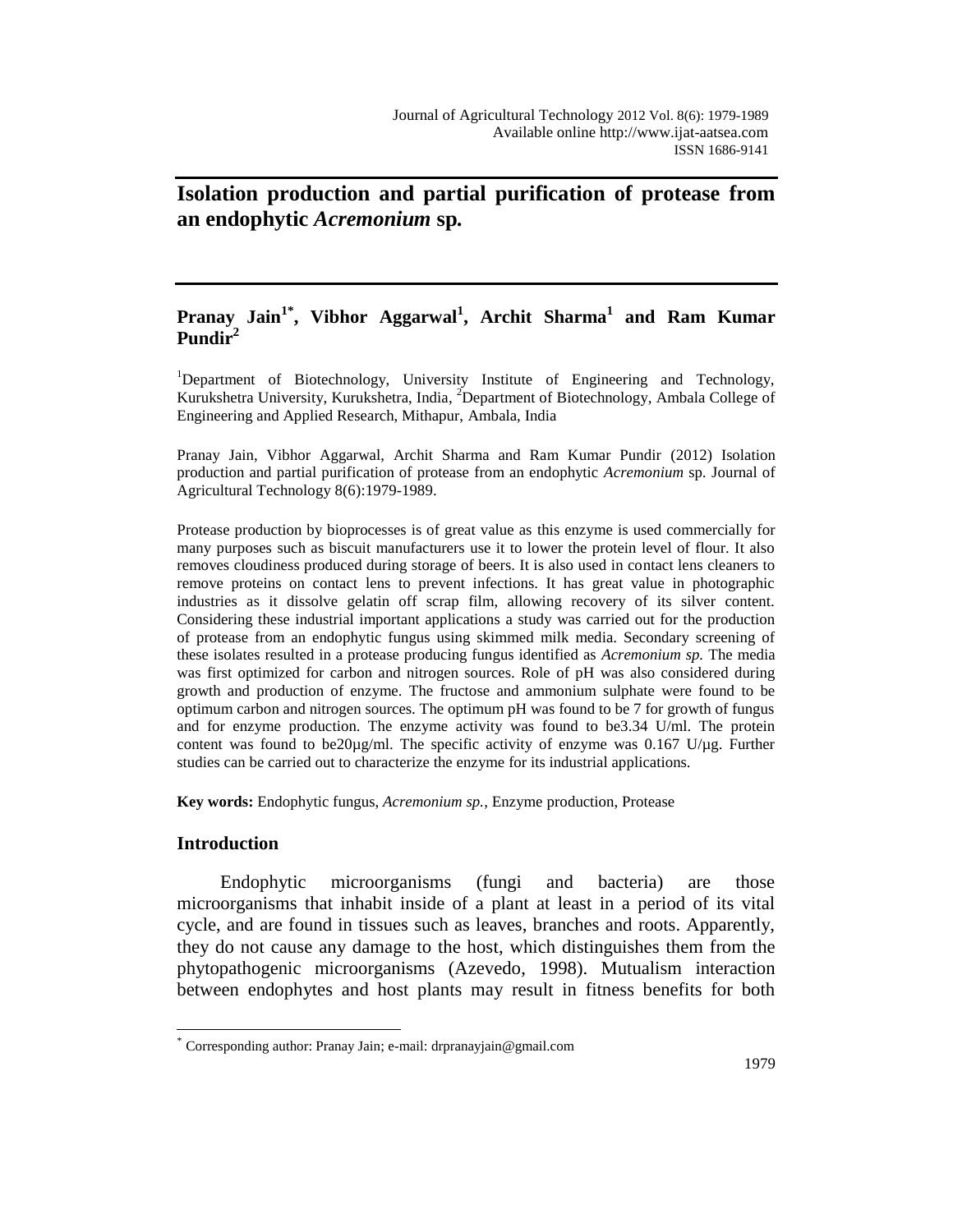partners (Kogel *et al*., 2006). The endophytes may provide protection and survival conditions to their host plant by producing a plethora of substances which, once isolated and characterized, may also have potential for use in industry, agriculture, and medicine (Strobel and Daisy, 2003; Strobel *et al*., 2004). Approximately 300 000 plant species growing in unexplored area on the earth are host to one or more endophytes (Strobel, 2003) and the presence of biodiverse endophytes in huge number plays an important role on ecosystems with greatest biodiversity (Strobel and Daisy, 2003). The production of bioactive substances by endophytes is directly related to the independent evolution of these microorganisms, which may have incorporated genetic information from higher plants, allowing them to better adapt to plant host and carry out some functions such as protection from pathogens, insects, and grazing animals. Endophytes are chemical synthesizer inside plants, in other words, they play a role as a selection system for microbes to produce bioactive substances with low toxicity toward higher organisms (Strobel, 2003).

A protease (also termed peptidase or proteinase) is any enzyme that conducts proteolysis, that is, begins protein catabolism by hydrolysis of the peptide bonds that link amino acids together in the polypeptide chain forming the protein. They have diverse application in wide variety of industries like biscuit manufacturing, brewing industries. It is also used in contact lens cleaners to remove proteins on contact lens to prevent infections. It also has great value in photographic industries as it dissolve gelatin off scrap film, allowing recovery of its silver content. Although proteases can be derived from several sources such as plants, animals and micro-organisms, enzymes from microbial sources generally meet industrial demands. Microbial enzymes are preferred to those from both plants and animal sources because they are cheaper to produce, and their enzyme contents are more predictable, controllable and reliable (Burhan *et al*., 2003).

*Saraca asoca* (Asoka) is a plant belonging to the *Caesalpiniaceae* subfamily of the legume family. It is an important tree in the cultural traditions of the Indian Subcontinent and adjacent areas. The bark of the herb is strongly astringent and uterine sedative. It acts directly on the muscular fibers of the uterus. It has a stimulating effect on the endometrium and the ovarian tissue. It is also used for the uterine/ovarian fibroids, menorrhagia, bleeding hemorrhoids, bleeding dysentery (Pradhan *et al*. 2009). Considering the industrial importance of protease the objective of this study was to isolate and identify proteolytic endophytic fungus from *Saraca asoka*, and to perform partial characterization of the enzyme production and its properties with regard to the effect of pH, carbon and nitrogen sources.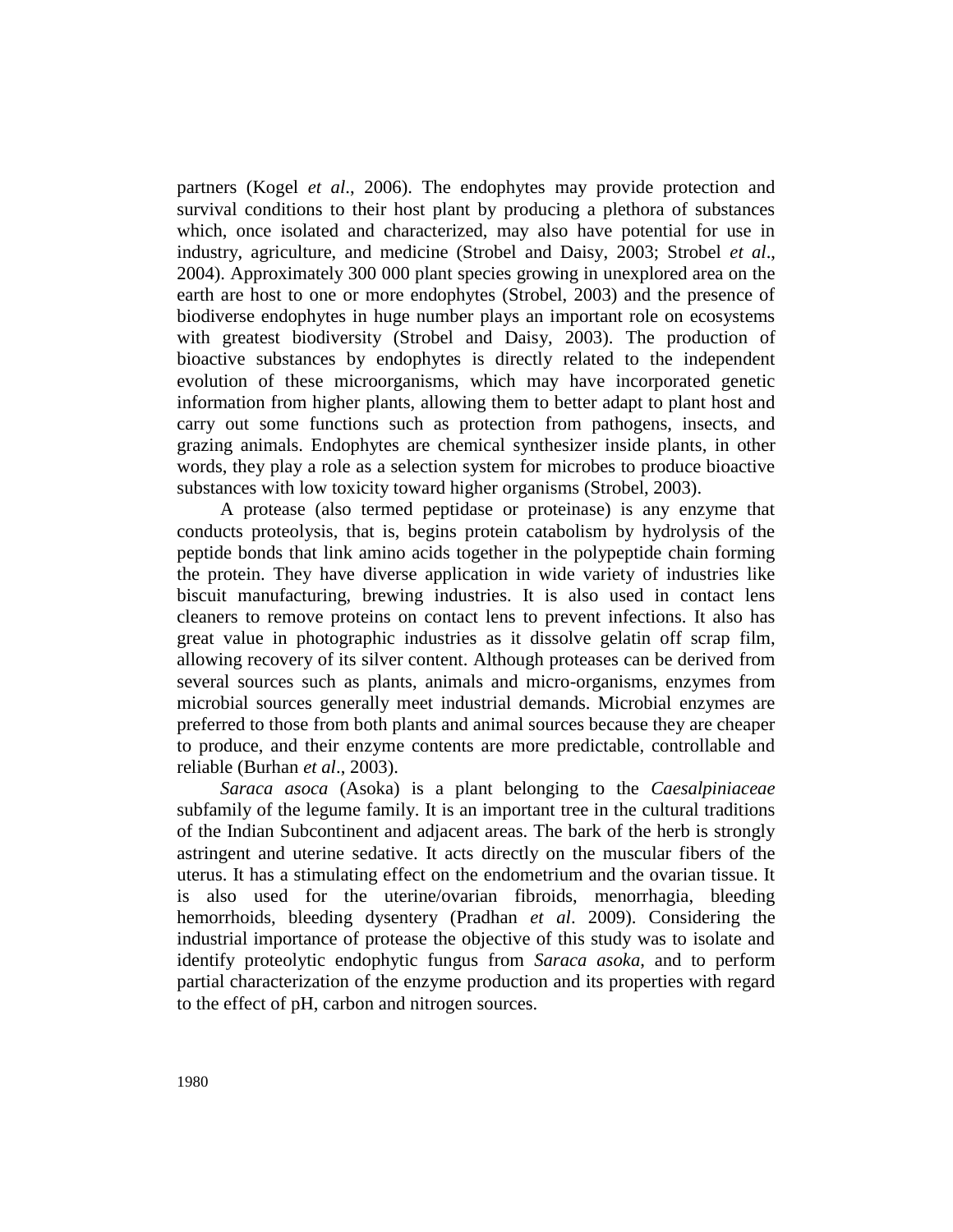## **Materials and methods**

# *Collection of Sample*

Leaves from *Saraca asoca* (Asoka) were taken with the help of sterilized scalpel. The leaves were sterilized for getting the growth of endophytic fungi  $\&$ avoiding epiphytic fungi. The leaves were washed with tap water. Then leaves were washed with distilled water. After that leaves were optimally cut with the help of scalpel and then were dipped in ethanol for 30 seconds. After that leaves were kept in mercuric chloride for 5 minutes. Then these pieces of leaves were washed 3-4 times with autoclaved water. These pieces were then placed on Potato Dextrose Agar plates containing Streptopenicillin. (Aneja, 2003).

#### *Screening for Proteolytic activity*

The fungus plug was cut and kept on the skimmed milk agar plates. The clear zone of hydrolysis around the disc showed the proteolytic activity of fungus. The zone formation around the bacterial colony indicated the protease positive strain which may be due to hydrolysis of casein (Kuberan *et al*., 2010).

#### *Identification of endophytic fungus*

The isolated endophytic fungus was further stained with lactophenol cotton blue for its identification. The prepared slides with observed under trinocular microscope. Detailed morphological study was carried out.

## *Production of Protease*

#### *Growth media development and inoculation*

The growth media was selected which contained (g/L) skimmed milk 20, yeast extract 0.7, KH<sub>2</sub>PO<sub>4</sub> 1.9, KH<sub>2</sub>PO<sub>4</sub> 0.85, MgSO<sub>4</sub>.7H<sub>2</sub>O 0.0015. Then a fungal plug was cut from the master plate  $\&$  put in the growth media for growth of proteolytic fungi. This growth media was kept undisturbed for 5 days of incubation.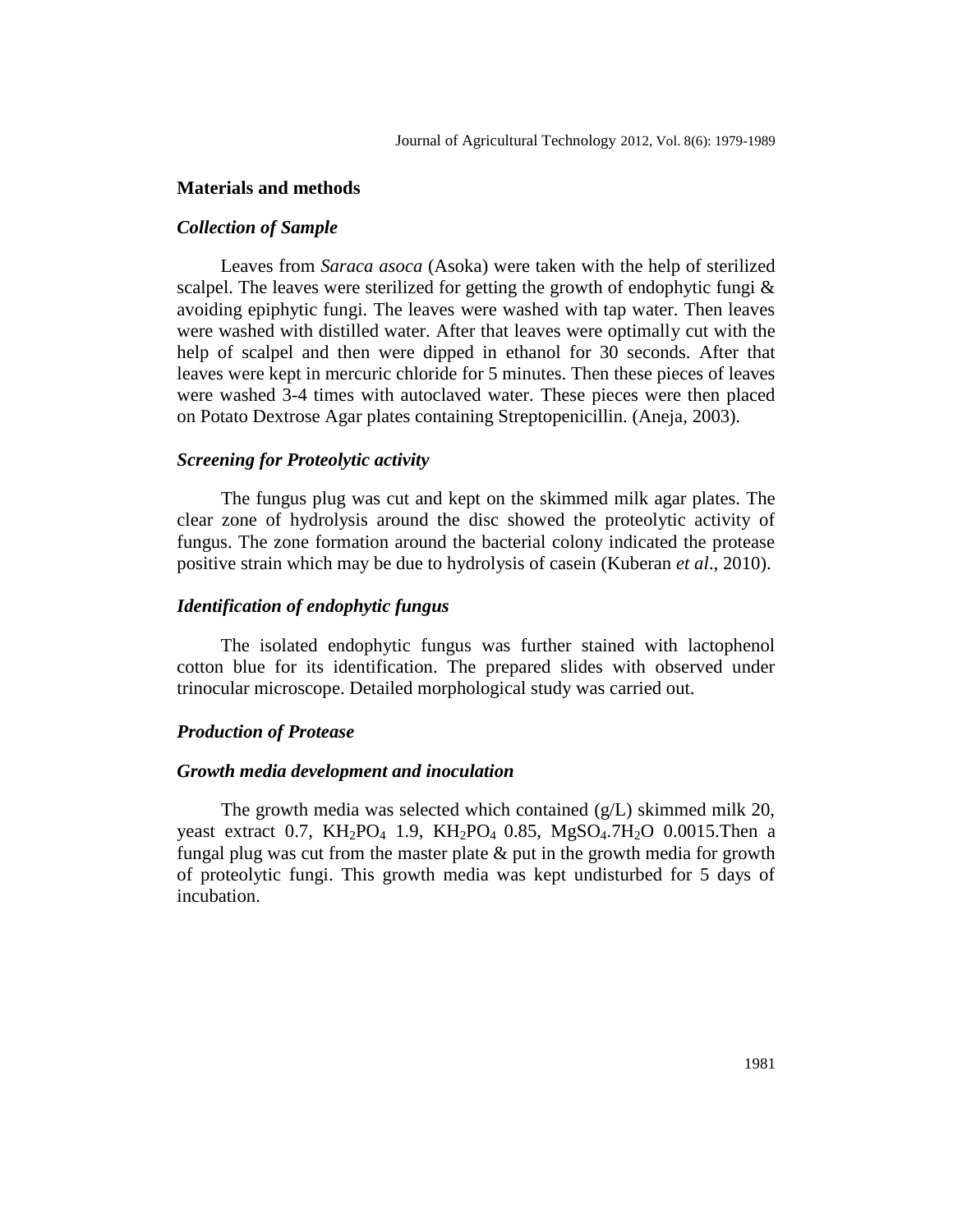# *Optimization of fermentation conditions*

#### *Effect of Carbon source*

The Carbon source was optimized for the fungal growth and enzyme activity. The Carbon sources viz. glucose, fructose and Galactose were taken in the media for checking the fungal growth. The flasks were incubated at 37°C for 3 days. Samples were taken at regular intervals and analyzed for protease activity. The absorbance was taken at 660 nm. The most suitable carbon source was determined (Kuberan *et al*., 2010).

#### *Effect of Nitrogen source*

The Nitrogen source was optimized by using Ammonium Sulphate, Urea, and Ammonium Sulphamate. The flasks were incubated at 37°C for 3 days. Samples were taken at regular intervals and analyzed for protease activity. The suitable nitrogen source was determined (Kuberan *et al*., 2010).

# *Effect of pH on enzyme activity*

The pH's selected for optimizations were 7, 10, and 13. Adjustments of the pH were done by addition of hydrochloric acid (0.1N) and 0.1N sodium hydroxide to achieve acidity and alkalinity respectively. The flasks were incubated at 37°C for 48 h. Samples were taken at regular intervals and analyzed for protease activity. The optimum growth was seen at pH 7 & was selected for the production media*.*

#### *Production Media development and inoculation*

The production media contained skimmed milk 20, yeast extract 0.7,  $KH_2PO_4$  1.9,  $KH_2PO_4$  0.85,  $MgSO_4.7H_2O$  0.0015 and the supplements of optimized carbon and nitrogen source were added. The pH 7 was adjusted with NaOH with the help of pH meter. The growth media was then transferred to production. This was kept for 5-6 days of incubation.

## *Purification*

After incubation the fungi growth occurred. Then it was filtered through Whatman filter paper. The filtrate was used which was then precipitated through Ammonium Sulphate by the process of Ammonium Sulphate fractionation (20-100%) and allowed to stand overnight and then centrifuged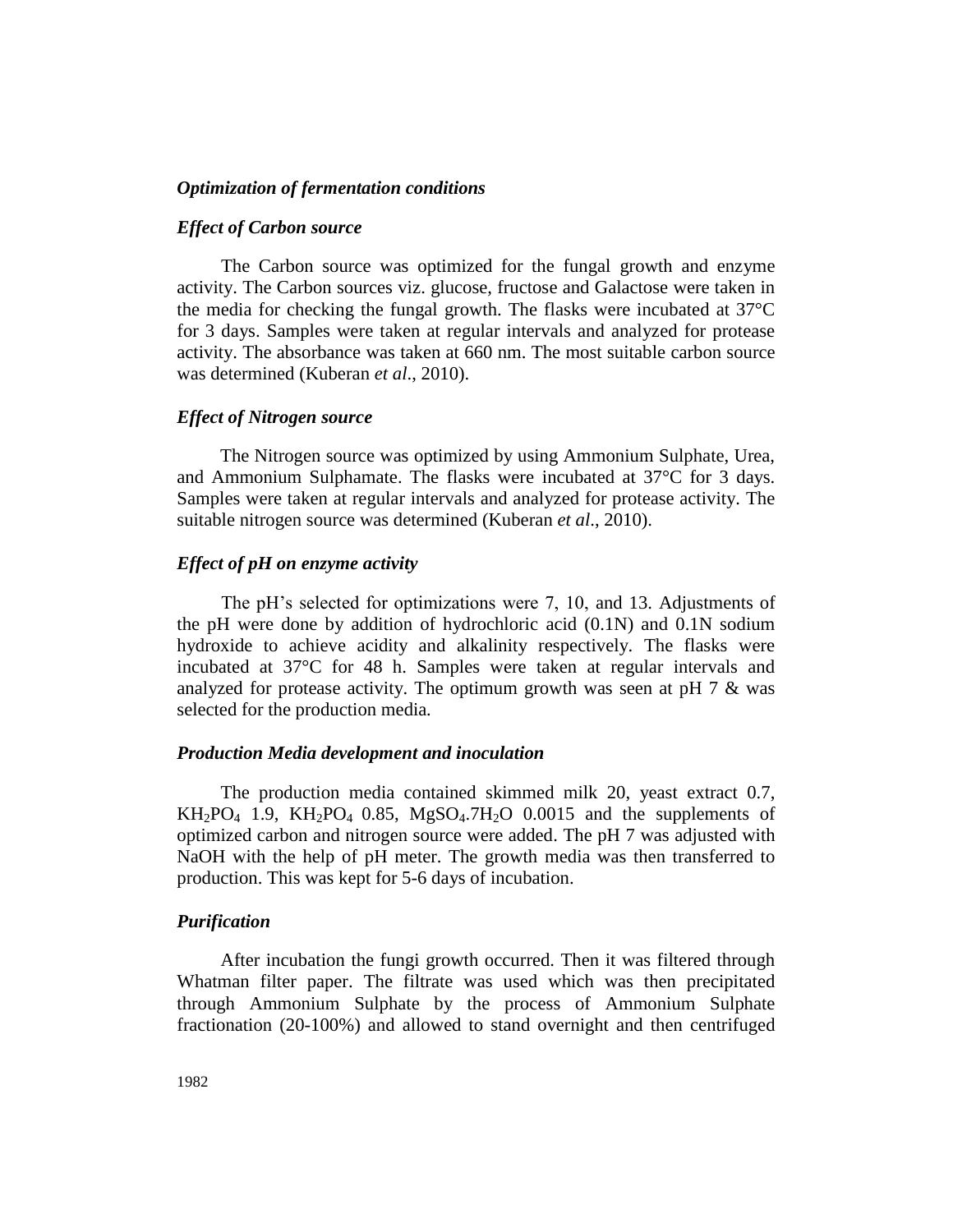(7500 g, 15 min, -1°C). The precipitate obtained was then stored in a minimal volume of 3 M ammonium sulphate dissolved in 0.05 M K<sub>2</sub>HPO<sub>4</sub>. The 20% precipitated crude enzyme was then dialyzed through dialysis tubing 0.02 M Tris-HCl buffer (pH 8.0), The buffer was intermittently changed. Buffer was changed after 2 hours and the buffer was overall changed for 4 times. After that the enzyme was eluted through it and was stored at 4°C (Joshi, 2011).

# *Assay of enzyme activity*

The protease activity was determined as described by Agrawal *et al* (2005). 1 ml of enzyme was mixed with a 5 ml solution of 2% (g per 100mL) casein dissolved in 0.5 mol/l carbonate buffer, pH 10. The resulting solution was incubated at  $40^{\circ}$ C for 30 min. An aliquot (0.5 mL) of the reaction mixture was withdrawn and the reaction was quenched by adding 1.5 m pre-chilled trichloroacetic acid (10%). The reaction tube was immersed in an ice bath (5 min) to completely precipitate the protein. The supernatant was recovered by centrifugation (1000 rpm, 10 min). Tyrosine liberated during casein hydrolysis was measured in the supernatant using the method of Lowry *et al.* A unit of protease activity was defined as the amount of enzyme liberating 1 µg tyrosine/min at the incubation temperature of 40°C.

#### *Assay of protein concentration*

Protein was quantified by the method of Lowry *et al*. (1951), with bovine serum albumin as standard.

#### **Results and discussions**

Endophytic microorganisms (fungi and bacteria) are those that inhabit inside of a plant at least in a period of its vital cycle, and are found in tissues such as leaves, branches and roots. Apparently, they do not cause any damage to the host, which distinguishes them from the phytopatogens microorganisms (Azevedo *et al*., 1998). A protease (also termed peptidase or proteinase) is any enzyme that conducts proteolysis, that is, begins protein catabolism by hydrolysis of the peptide bonds that link amino acids together in the polypeptide chain forming the protein. They have diverse application in wide variety of industries like biscuit manufacturing, brewing industries. It is also used in contact lens cleaners to remove proteins on contact lens to prevent infections. It also has great value in photographic industries as it dissolve gelatin off scrap film, allowing recovery of its silver content. Although proteases can be derived from several sources such as plants, animals and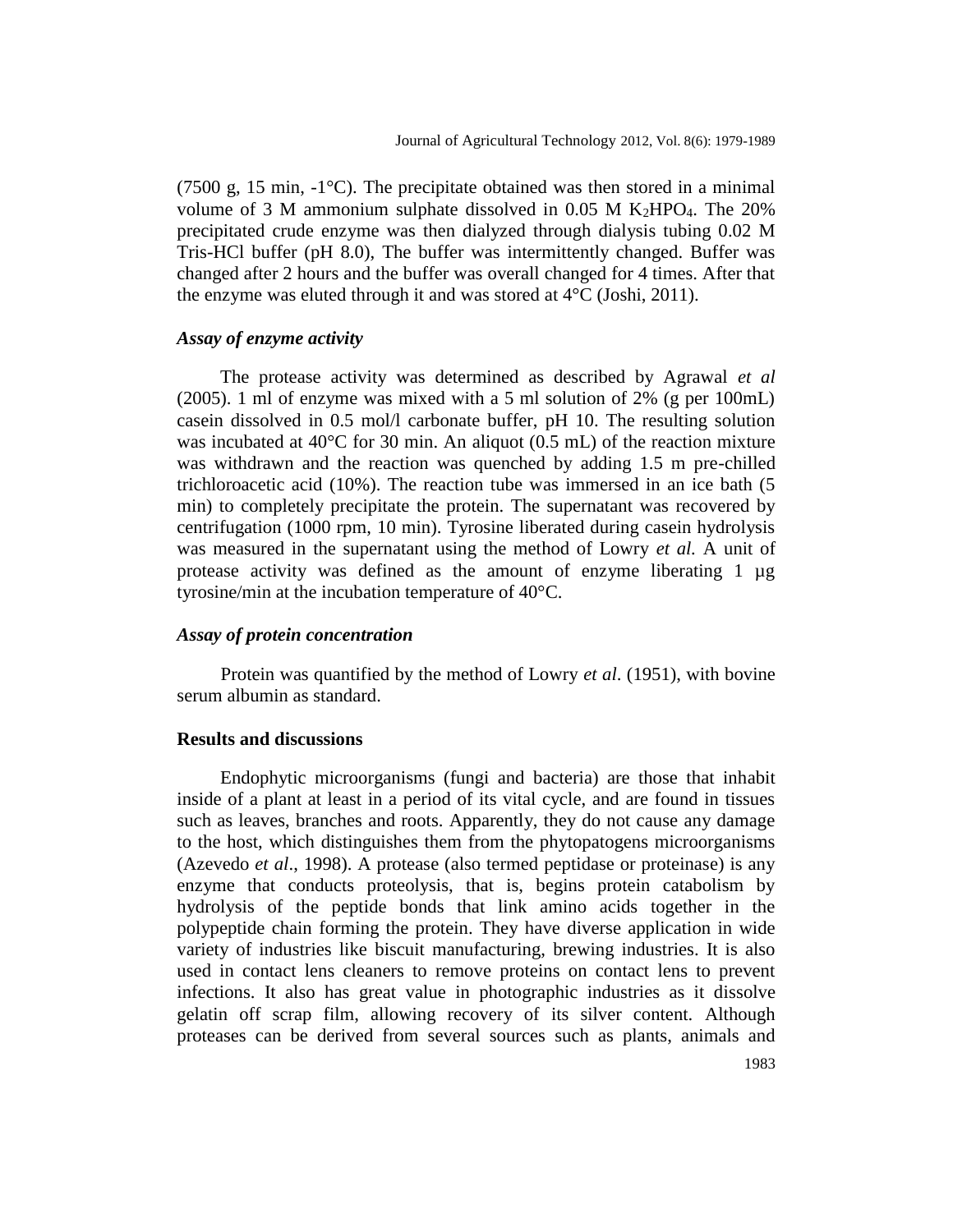micro-organisms, enzymes from microbial sources generally meet industrial demands. In the present study, the work was carried out on the enzymatic activity of endophytic fungi.

#### *Strain selection*

In the present study, two fungal isolates were obtained from different plants used that had cottony colonies and degrade casein. One of the isolate was further proceeded as it showed the larger zone of clearance. The fungus was found to be of *Acremonium sp.* when identified with lacto phenol cotton blue. The fungus was found to be *Acremonium sp.* when stained with lacto phenol cotton blue (Fig.1). *Acremonium* is a genus of Fungi in the *Hypocreaceae* family; it was previously known as "*Cephalosporium*". *Acremonium* species are usually slow growing and are initially compact and moist. *Acremonium* hyphae are fine and hyaline and produce mostly simple phialides. Their conidia are usually one-celled (i.e. ameroconidia), hyaline or pigmented, globose to cylindrical, and mostly aggregated in slimy heads at the apex of each phialide. The colony is shown in Fig. 1.



**Fig. 1.** Isolated fungus Acremonium sp. showing proteolytic activity

# *Optimization of fermentation conditions*

The Carbon sources viz. glucose, fructose and galactose were taken in the media for checking the fungal growth. The flasks were incubated at 37°C for 3 days. Samples were taken at regular intervals and analyzed for protease activity. The absorbance was taken at 660 nm. The Optical Density for glucose, fructose and Galactose were 0.22, 0.37, 0.06 respectively. So when fructose as carbon source was used the optimum production was obtained. This effect is shown in Fig. 2.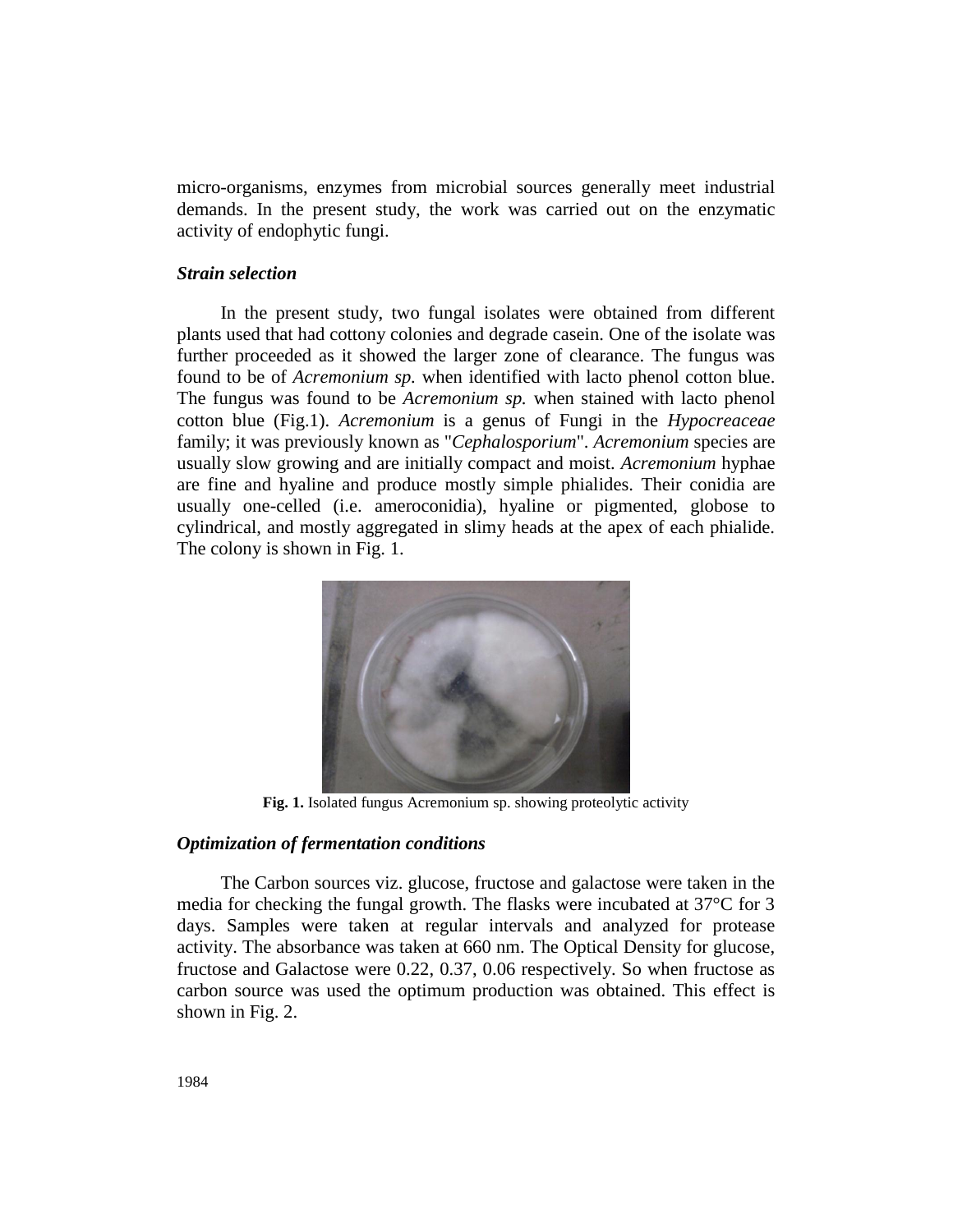Journal of Agricultural Technology 2012, Vol. 8(6): 1979-1989



**Fig. 2.** Optimization of Carbon source for the production of protease

The Nitrogen source was optimized by using Ammonium Sulphate, Urea, and Ammonium Sulphamate. The flasks were incubated at 37°C for 3 days. Samples were taken at regular intervals and analyzed for protease activity. The Optical Density for Ammonium Sulphate, Urea, and Ammonium Sulphamate were 0.09, 0.01, and 0.04 respectively. So when Ammonium Sulphate as nitrogen source was used the optimum production was obtained. This effect is shown in Fig. 3.



**Fig. 3.** Optimization of Nitrogen Source for the production of protease

The pH's selected for optimization was 7, 10, and 13. Adjustments of the pH were done by addition of hydrochloric acid (0.1N) and 0.1N sodium hydroxide to achieve acidity and alkalinity respectively. The flasks were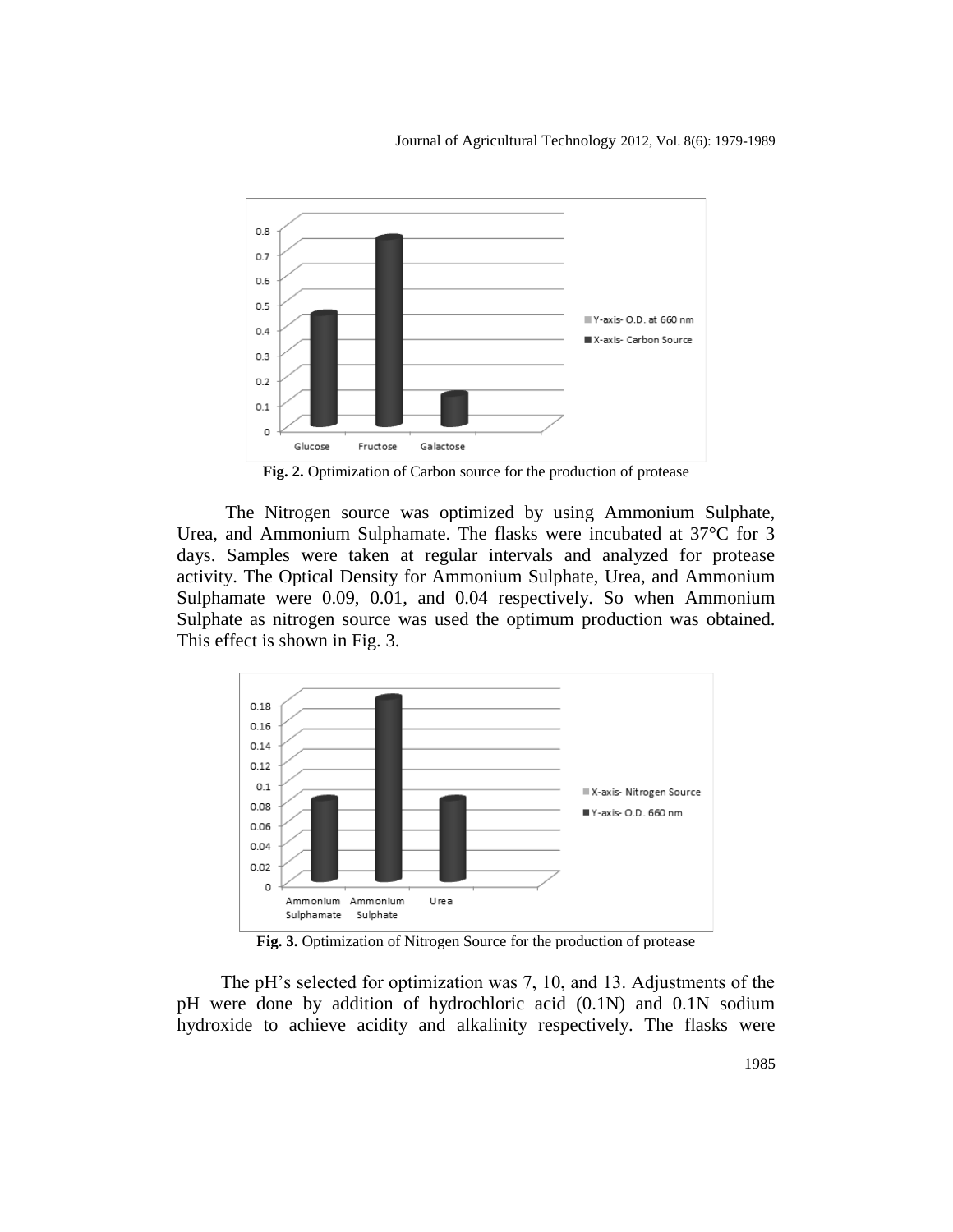incubated at 37°C for 48 h. Samples were taken at regular intervals and analyzed for protease activity. Optical Density for pH 7, 10, 13 was 0.67, 0.22, 0.18 respectively. The pH 7 showed the optimum growth and production. This effect is shown in Fig. 4.



**Fig. 4.** Optimization of pH for the production of protease

Optimum pH 8.4 has been reported for alkaline protease of *Conidiobolus coranalis*. Likewise pH 7 has been reported to be optimum for *Aspergillus flavus* (Sutar *et al*., 1992).

# *Purification*

The enzyme was precipitated using Ammonium Sulphate Fractionation Technique. The precipitated crude enzyme was dialyzed through dialysis tubing 0.02 M Tris-HCl buffer (pH 8.0). The dialysis through dialysis tubing is shown in Fig 7.

# *Specific Activity of enzyme*

The enzyme activity was calculated according to the method of Agrawal *et al.* (2005). The amount of tyrosine liberated during casein hydrolysis according to the method of Lowry *et al.* (1951).The standard tyrosine curve was plotted and the amount of tyrosine was calculated from that standard curve. The tyrosine standard curve is shown in Fig 5. The Optical Density obtained for the sample was found to be 0.2. When the corresponding amount of tyrosine was taken, the enzyme activity was found to be 3.34 U/ml.

Similarly standard curve for BSA was plotted and the experiment was performed 5 times within run precision. The mean of the values were taken and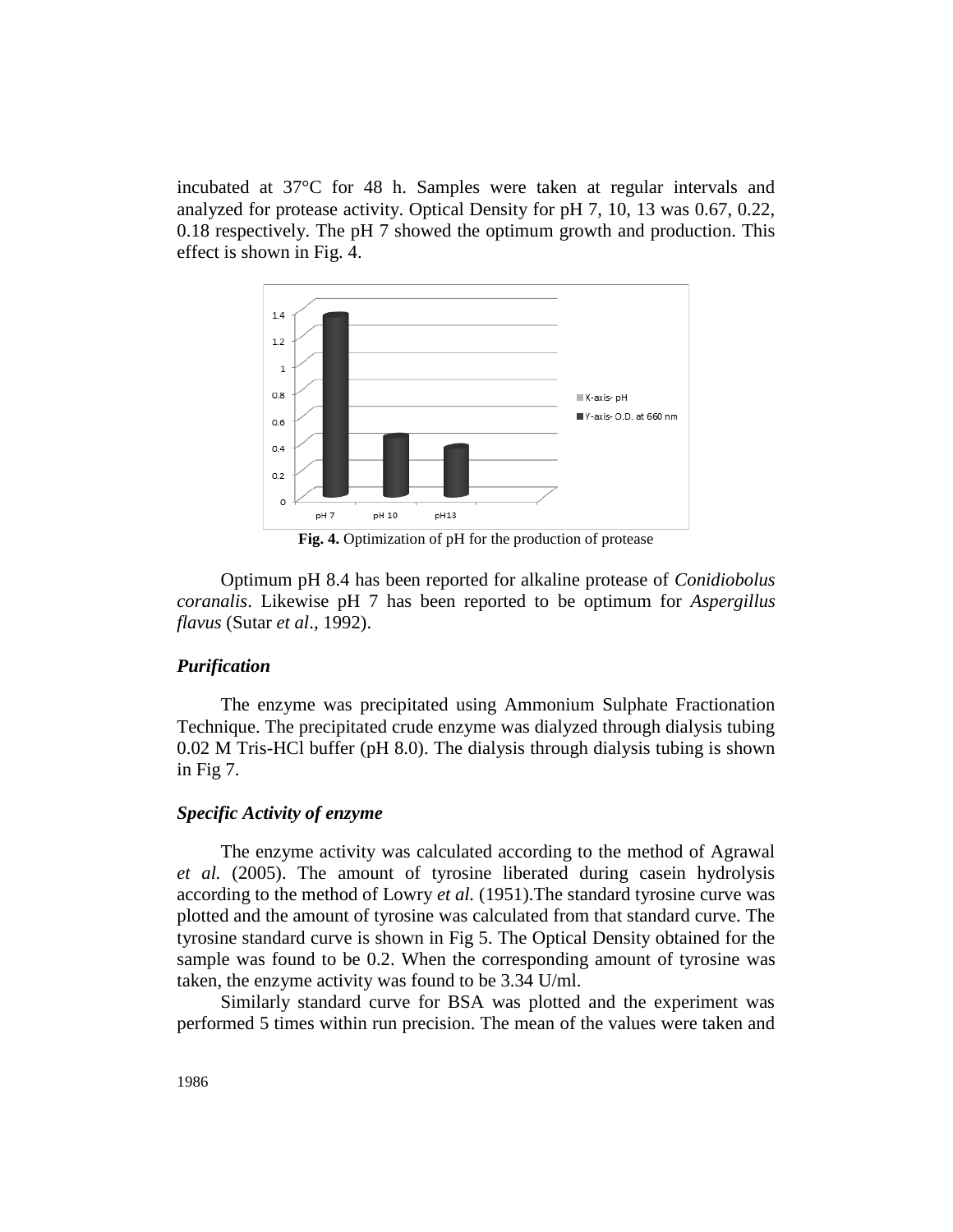plotted. The plotted curve is shown in Fig 6. The enzyme was assayed for determination of Protein content using Lowry's method and the readings were plotted on the standard BSA curve. The Optical Density of sample was found to be 0.1. When the protein content was calculated from standard curve it was found to be 20µg/ml. The specific activity of enzyme was calculated and found to be 0.167 U/µg.

Paranthaman *et al.* (2009) carried out the study of maximum enzyme production period. Maximum enzyme production was observed at of 67.7 U/g biomass was observed in PONNI, while minimum protease production 44.7 U/g biomass was noticed with ADT-66 variety.



**Fig. 6.** BSA Standard Curve plotted for calculation of enzyme activity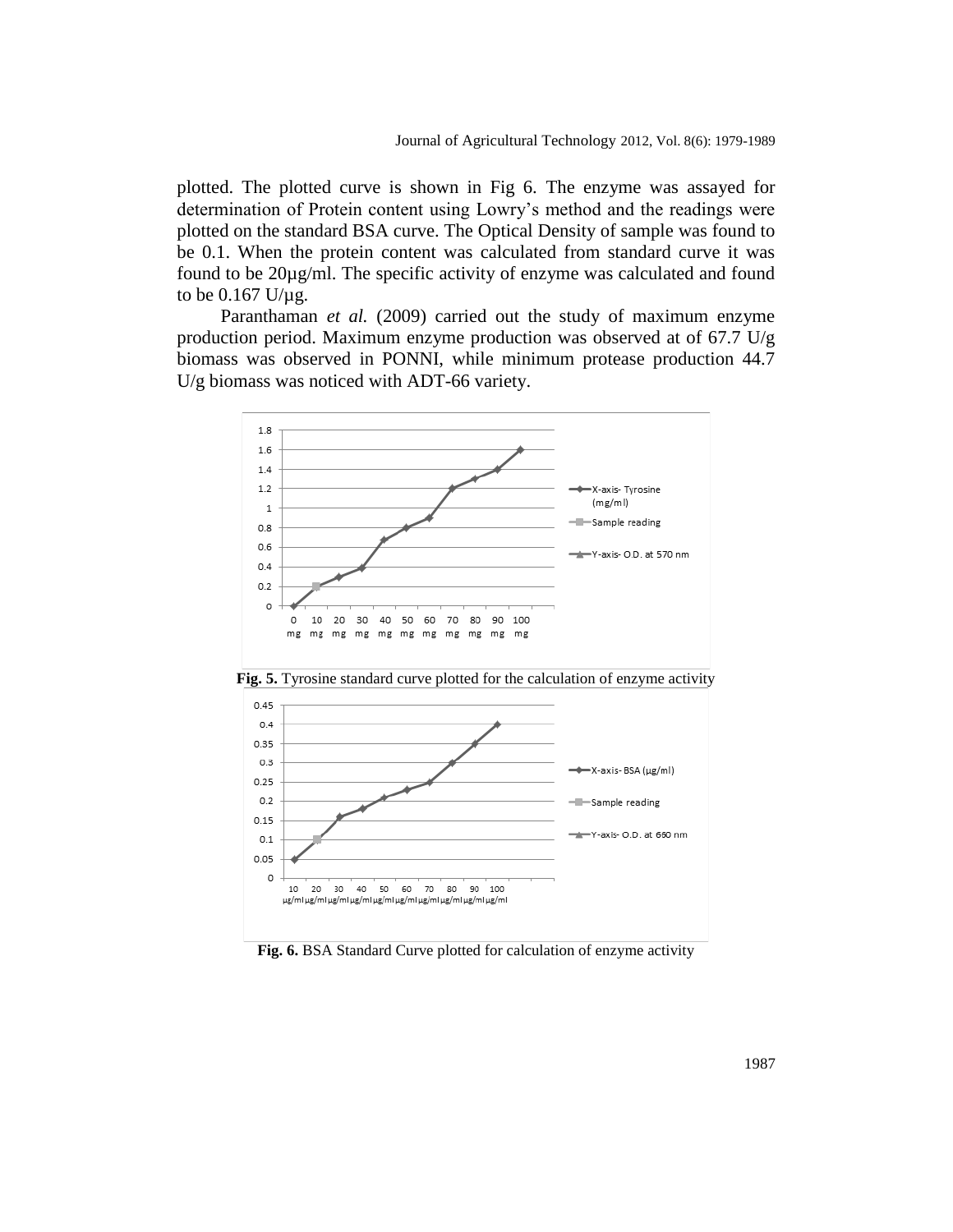

**Fig. 6.** Dialysis of Amylase for partial purification

#### **Conclusion**

The enzyme is very sensitive to pH. Therefore, the selection of optimum pH is essential for the production of proteases. In this study, the effect of initial pH of substrate was studied (Figure 5). The substrate was maintained at different pH (7 - 13). Production of protease was the best at pH 7. Further the effect of carbon and nitrogen sources was observed. Fructose and Ammonium Sulphate were selected as carbon and nitrogen sources respectively as the optimum growth was observed when they were used. Protease has diverse application in wide variety of industries like biscuit manufacturing, brewing industries. It is also used in contact lens cleaners to remove proteins on contact lens to prevent infections. It also has great value in photographic industries as it dissolve gelatin off scrap film, allowing recovery of its silver content. As protease is found to be an important enzyme so *Acremonium sp.*, can be industrially exploited for the synthesis of protease and strain improvement studies can be carried out to enhance enzyme production.

#### **Acknowledgement**

The authors are grateful to the Hon'ble Vice-Chancellor, Kurukshetra University, Kurukshetra and the Director, University Institute of Engineering and Technology, Kurukshetra University, Kurukshetra for providing infrastructure facilities to carry out research work.

#### **References**

- Agrawal, D., Partidar, P. Banerjee and Tand Patil, S. (2005). Alkaline protease production by a soil isolate of *Beauveria feline* under SSF condition: parameter optimization and application to soy protein hydrolysis. Process Biochem 40:1131–1136.
- Aneja, K.R. (200). Experiments in Microbiology, plant pathology and biotechnology: Fourth edition: pp. 472.